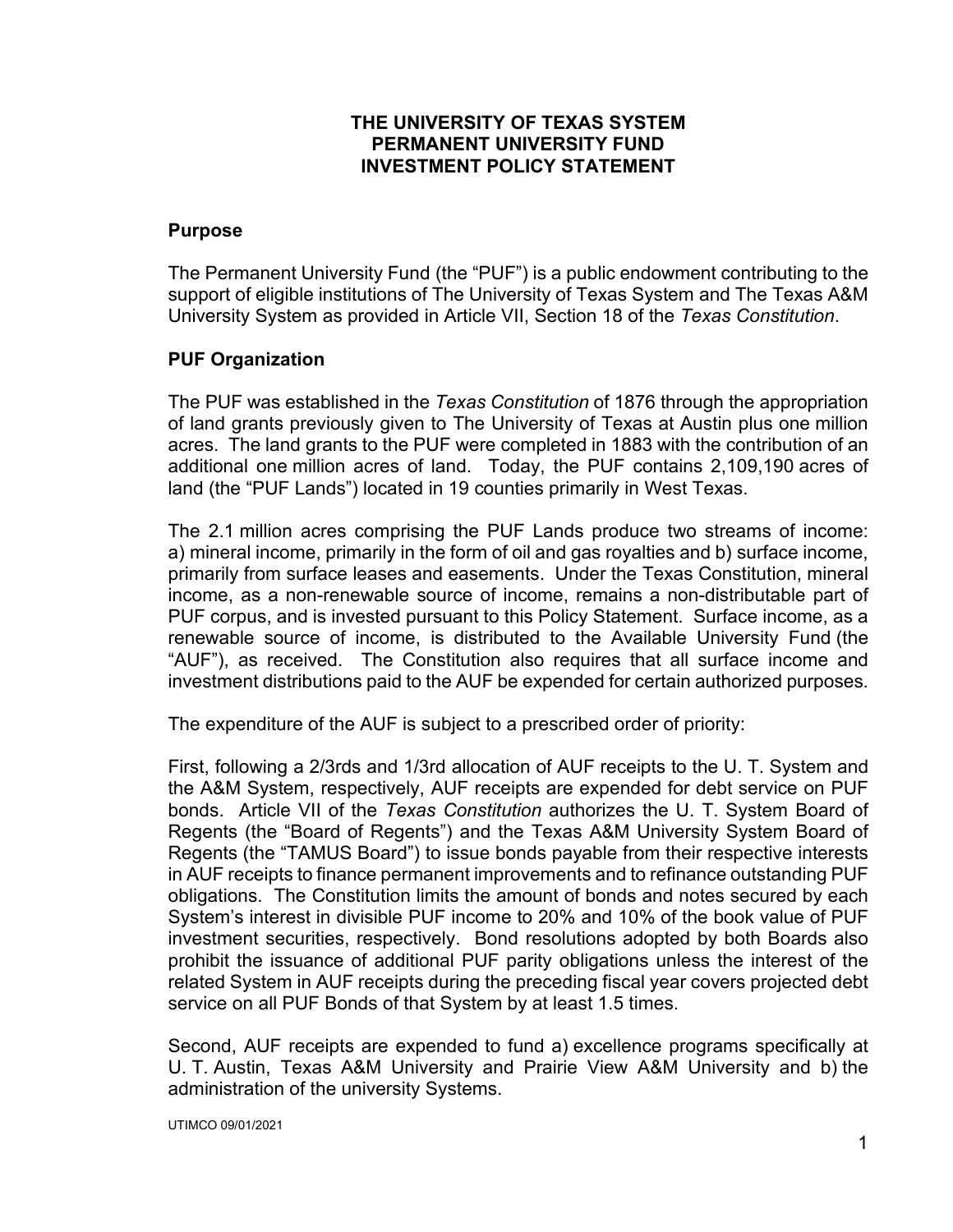The payment of surface income and investment distributions from the PUF to the AUF and the associated expenditures is depicted below in Exhibit 1:



**Exhibit 1**

#### **PUF Management**

Article VII, Section 11b of the *Texas Constitution* assigns fiduciary responsibility for managing and investing the PUF to the Board of Regents. Article VII, Section 11b authorizes the Board of Regents, subject to procedures and restrictions it establishes, to invest the PUF in any kind of investments and in amounts it considers appropriate, provided that it adheres to the prudent investor standard. This standard provides that the Board of Regents, in making investments, may acquire, exchange, sell, supervise, manage, or retain, through procedures and subject to restrictions it establishes and in amounts it considers appropriate, any kind of investment that prudent investors, exercising reasonable care, skill, and caution, would acquire or retain in light of the purposes, terms, distribution requirements, and other circumstances of the fund then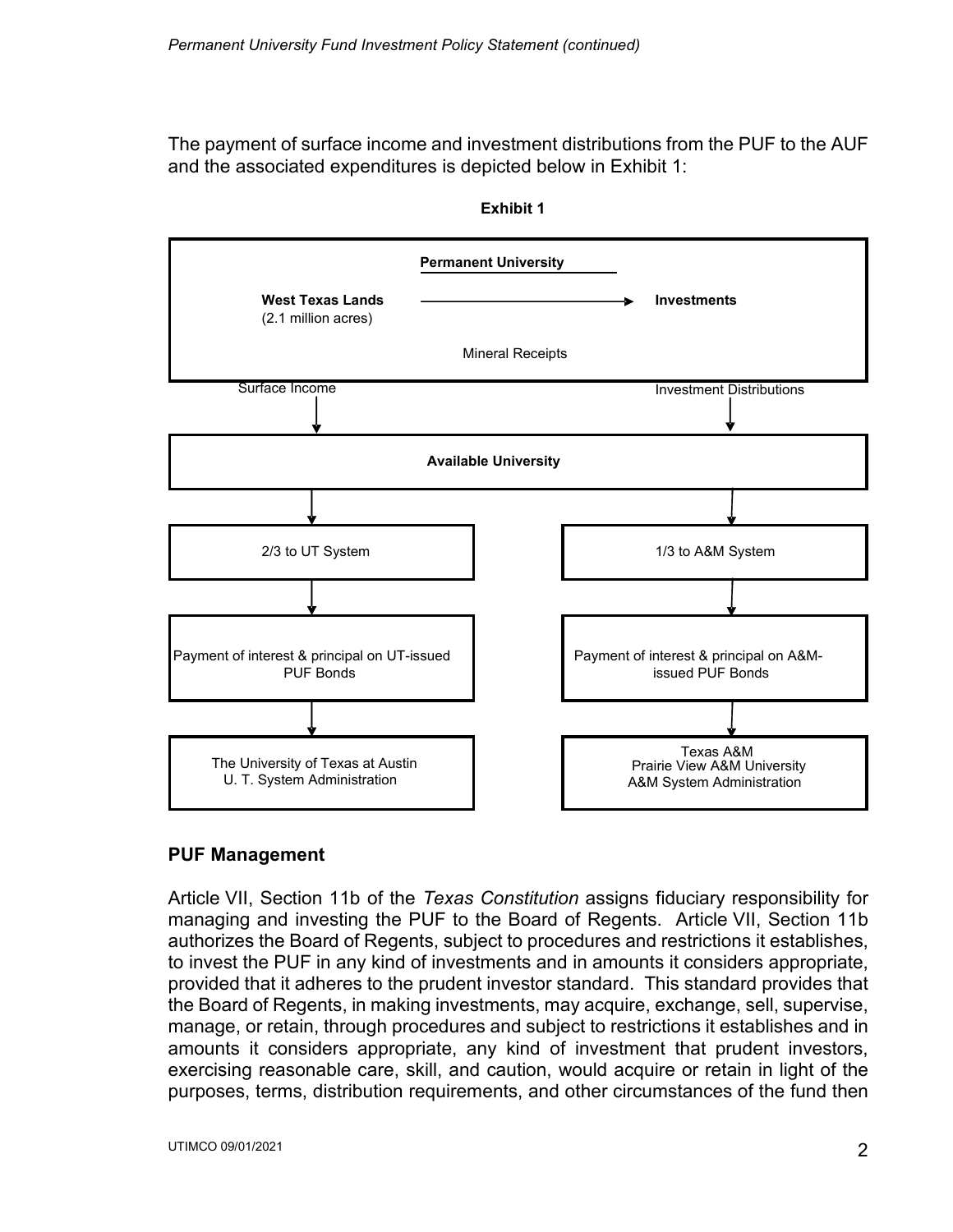prevailing, taking into consideration the investment of all the assets of the fund rather than a single investment.

Ultimate fiduciary responsibility for the PUF rests with the Board of Regents. Section 66.08 of the *Texas Education Code*, as amended, authorizes the Board of Regents, subject to certain conditions to enter into a contract with a nonprofit corporation to invest funds under the control and management of the Board of Regents.

Pursuant to an Investment Management Services Agreement between the Board of Regents and The University of Texas/Texas A&M Investment Management Company ("UTIMCO"), the PUF shall be managed by UTIMCO, which shall a) recommend investment policy for the PUF, b) recommend specific Asset Class allocation targets, ranges and performance benchmarks consistent with PUF objectives, and c) monitor PUF performance against PUF objectives. UTIMCO shall invest the PUF's assets in conformity with this Policy Statement. All changes to this Policy Statement or the exhibits to this Policy Statement, including changes to Asset Class allocation targets, ranges, and performance benchmarks, are subject to approval by the Board of Regents.

UTIMCO may select and terminate unaffiliated investment managers subject to the Delegation of Authority Policy approved by the UTIMCO Board. Managers shall be monitored for performance and adherence to investment disciplines.

#### **PUF Administration**

UTIMCO shall employ an administrative staff to ensure that all transaction and accounting records are complete and prepared on a timely basis. Internal controls shall be emphasized so as to provide for responsible separation of duties and adequacy of an audit trail. Custody of PUF assets shall comply with applicable law and be structured so as to provide essential safekeeping and trading efficiency.

#### **PUF Investment Objectives**

The PUF and the General Endowment Fund (the "GEF") are managed similarly for efficient investment purposes. The primary investment objective of the PUF shall be to maximize investment returns within the risk parameters specified in this Policy Statement without regard to the distribution rate. Investment returns are expressed net of all investment-related expenses. Additional expenses include U.T. System administrative fees charged to the fund.

Investments must be prudently diversified, and within the approved Policy Downside Volatility Bounds, as defined in Exhibit A, and measured at least monthly by UTIMCO's risk model. Liquidity of the PUF will be governed by the Liquidity Policy, overseen by the Risk Committee of the UTIMCO Board.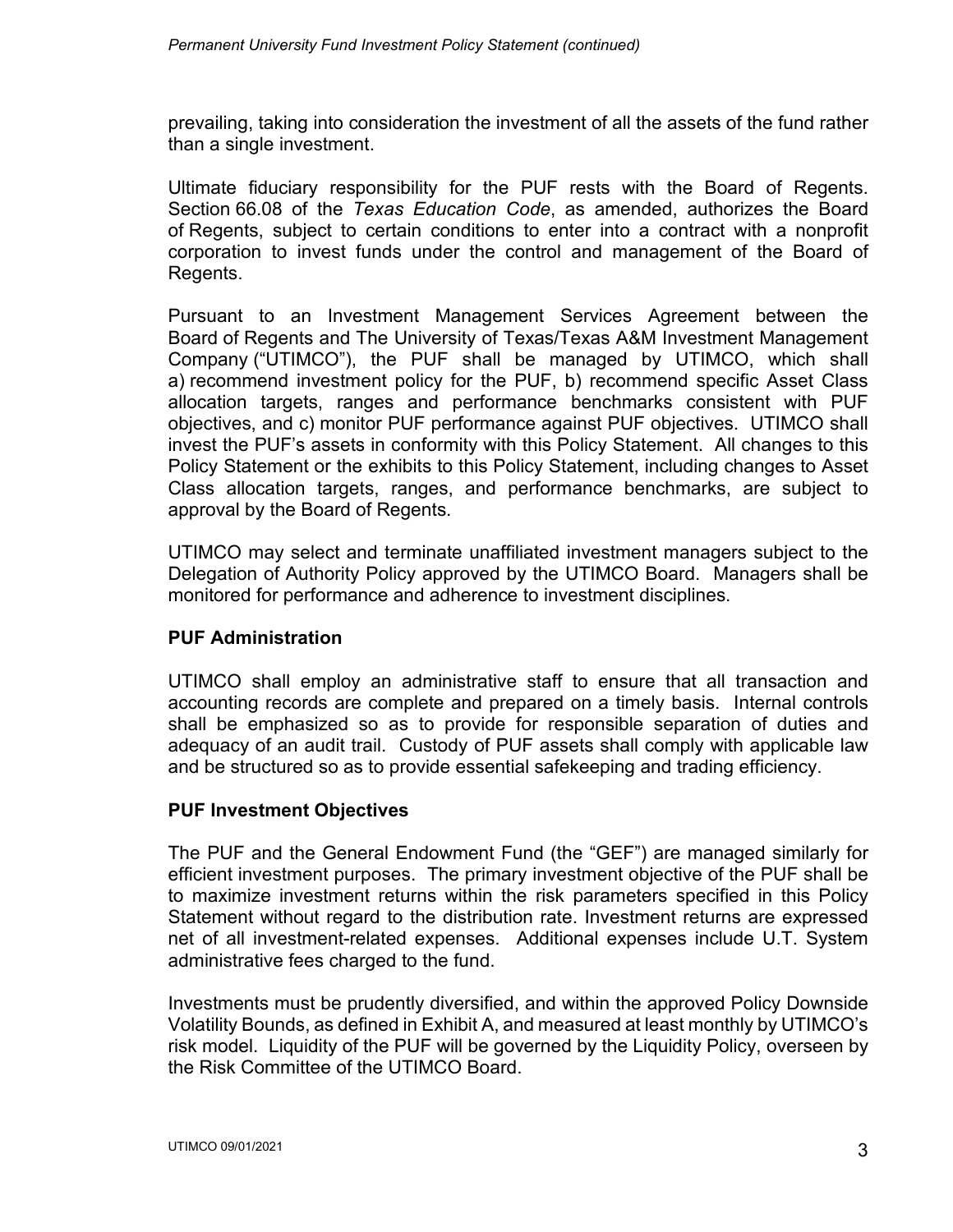PUF return, Asset Class allocations, and downside volatility targets are subject to adjustment from time to time by the Board of Regents.

#### **Asset Class Allocation and Policy**

Asset Class allocation is the primary determinant of the volatility of investment return and, subject to the Asset Class allocation ranges specified in Exhibit A, is the responsibility of UTIMCO. UTIMCO is responsible for measuring actual Asset Class allocation at least monthly (incorporating the impact of derivative positions covered under the Derivative Investment Policy), and for reporting the actual portfolio Asset Class allocation to the UTIMCO Board and the Board of Regents at least quarterly. While specific Asset Class allocation positions may be changed within the ranges specified in Exhibit A based on the economic and investment outlook from time to time, the range limits cannot be intentionally breached without prior approval of the Board of Regents.

In the event that actual portfolio positions in Asset Classes or the Portfolio Projected Downside Volatility move outside the ranges indicated in Exhibit A due to market forces that shift relative valuations, UTIMCO staff will immediately report this situation to the UTIMCO Board Chairman and take steps to rebalance portfolio positions back within the policy ranges in an orderly manner as soon as practicable. Extenuating circumstances that could cause immediate rebalancing to be irrational and detrimental to the interest of the PUF asset values could warrant requesting approval of the UTIMCO Board Chairman to waive immediate remedial action.

PUF assets shall be allocated among the following broad Asset Classes based upon their individual return/risk characteristics and relationships to other Asset Classes:

## **Global Equity**:

Developed Public Equity – Developed Public Equity invests primarily in the equity securities of companies that are domiciled in the developed countries (including the U.S.) that are part of the MSCI World Index. These securities are traded in public markets (on an exchange, over the counter, or issued in an underwritten initial public offering ("IPO")) or are restricted but expected to become public or otherwise freely marketable within three years after the initial investment. Developed Public Equity includes common stocks, depositary receipts, preferred stocks, exchange traded funds, and derivatives based on common stocks or equity indices (including convertibles, warrants, rights, options, and futures).

Emerging Markets Public Equity – Emerging Markets Public Equity invests primarily in the equity securities of companies that are domiciled in (i) the emerging countries that are part of the MSCI Emerging Markets Index or (ii) countries that have yet to reach MSCI Emerging Markets Index qualification status. These securities are traded in public markets (on an exchange, over the counter, or issued in an underwritten initial public offering ("IPO")) or are restricted but expected to become public or otherwise freely marketable within three years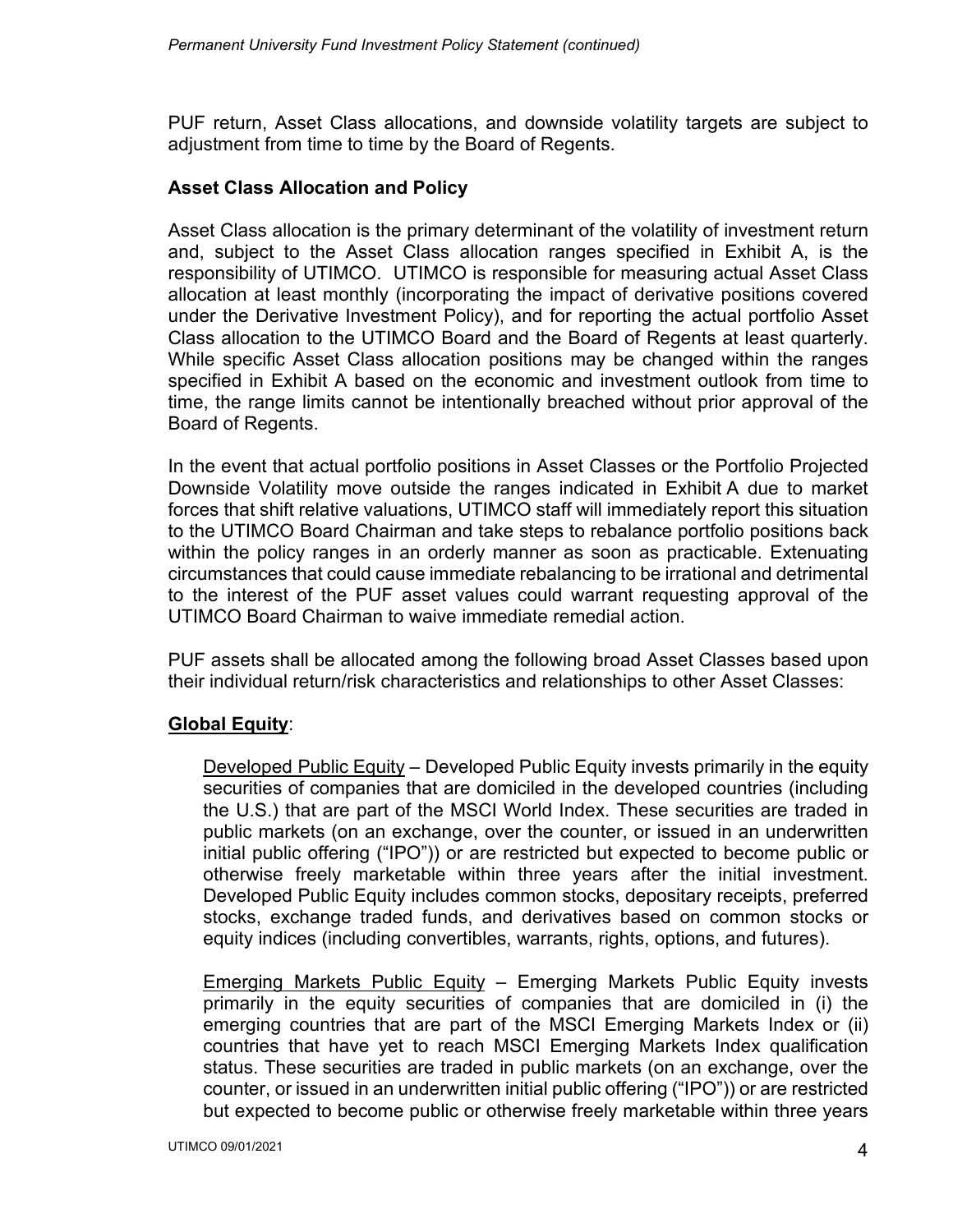after the initial investment. Emerging Markets Public Equity includes common stocks, depositary receipts, preferred stocks, exchange traded funds, and derivatives based on common stocks or equity indices (including convertibles, warrants, rights, options, and futures).

Directional Hedge Funds - Directional Hedge Funds invest long and short in equities, fixed income, commodities, currencies and other global market instruments including derivatives. Directional Hedge Funds exhibit some market sensitivity as defined by beta to public equities. Strategies may include but are not limited to long/short equity, multi-strategy, event-driven, distressed and stressed credit and global macro.

Private Equity – Private Equity investments are made directly, through private limited partnerships, joint ventures or other special purpose vehicles and result in controlling or minority ownership interests in private or publicly-traded companies. These investments are acquired by purchasing publicly-traded or privately-issued common and preferred stocks, convertible securities, warrants, rights, options or debt obligations of private or publicly-traded companies. Private Equity investments often have transfer restrictions and are not as liquid as publiclytraded securities. Private Equity investments are often classified by strategy including: buyouts, venture capital and private credit.

## **Stable Value**:

Investment Grade Fixed Income – Investment Grade Fixed Income represents ownership of fixed income instruments across all maturities, U.S. and non-U.S., that are rated investment grade. These include debt issued by the Sovereign Governments, various government enterprises and agencies, and corporations. The principal securities include bonds, notes, bills and mortgage and assetbacked securities. In addition, derivative applications that serve as a fixed income substitute may be classified as Investment Grade Fixed Income.

Long Treasuries – Long Treasuries represents ownership of fixed income instruments across long-dated maturities issued by the U.S. government. The principal securities may include bonds, notes and bills. In addition, derivative applications that serve as a fixed income substitute may be classified as Long Treasuries.

Credit-Related Fixed Income – Credit-Related Fixed Income represents ownership of fixed income instruments across all maturities, including real and nominal, U.S. and non-U.S., that are rated below investment grade.

Stable Value Hedge Funds - Stable Value Hedge Funds invest long and short in equities, fixed income, commodities, currencies and other global market instruments including derivatives. Stable Value Hedge Fund investments exhibit little to no market sensitivity, as defined by beta to Developed Public Equity, and have an absolute return orientation. Strategies may include but are not limited to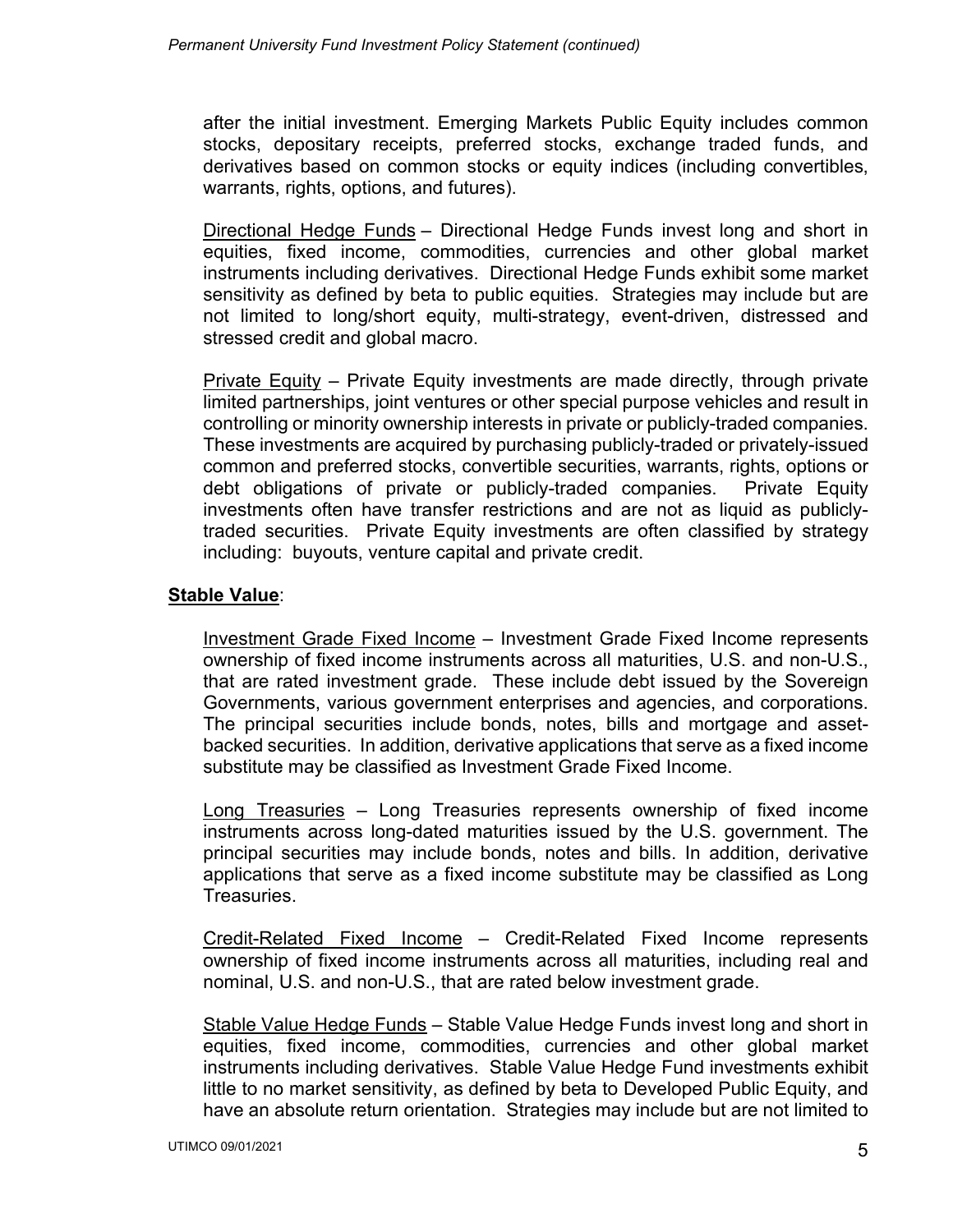market-neutral equity, multi-strategy, re-insurance, risk premia, trend following, senior secured lending and global macro.

Cash – Cash has the same meaning as given to the term "Cash" in the Liquidity Policy and includes, for example, cash in any currencies and other overnight funds that have not been allocated to a specific asset class.

## **Real Return:**

Inflation Linked Bonds – Inflation Linked Bonds include fixed income investments issued by both U.S. and Non-U.S. Governments where the principal value of the bond has been indexed to some rate of inflation, as well as derivatives referencing Inflation Linked Bonds or directly linked to inflation rates, including but not limited to inflation swaps. Inflation Linked Bonds are intended to provide some degree of inflation protection.

Commodities – Commodities investments represent ownership of fungible goods such as metals, grains, foods and energy products or any other investment defined by regulators as a commodity. These investments can be made through actual physical ownership of the goods, or through financial ownership of the underlying goods achieved through the purchase of derivatives based on commodities or commodities indices.

Natural Resources – Natural Resources investments are made directly, through private limited partnerships, joint ventures or other special purpose vehicles and result in a controlling or minority ownership interest in a company involved in the production of natural resources including, but not limited to: energy, precious metals, metals, minerals, agriculture, livestock, and timber. Some Natural Resource investments may have transfer restrictions and may not be as liquid as publicly-traded securities.

Infrastructure – Infrastructure investments are made directly, through private limited partnerships, joint ventures or other special purpose vehicles and result in ownership of companies or assets that provide an essential service that contributes to the economic or social productivity of an organization, community, or society at large with real assets in the water, transportation, energy, communication or social sectors. Investments generally have structure features that include a monopolistic or oligopolistic market position with high barriers to entry; a low elasticity of demand due to their essential functions; stable, predictable, and long-term revenue contracts; or inflation protection through inflation adjustment mechanisms in underlying contracts. Some Infrastructure investments may have transfer restrictions and may not be as liquid as publiclytraded securities.

Real Estate – Real Estate investments may be public, made principally in companies that are part of the MSCI US REIT (RMZ) Index and that own or manage equity or debt interests in portfolios of real estate. Public Real Estate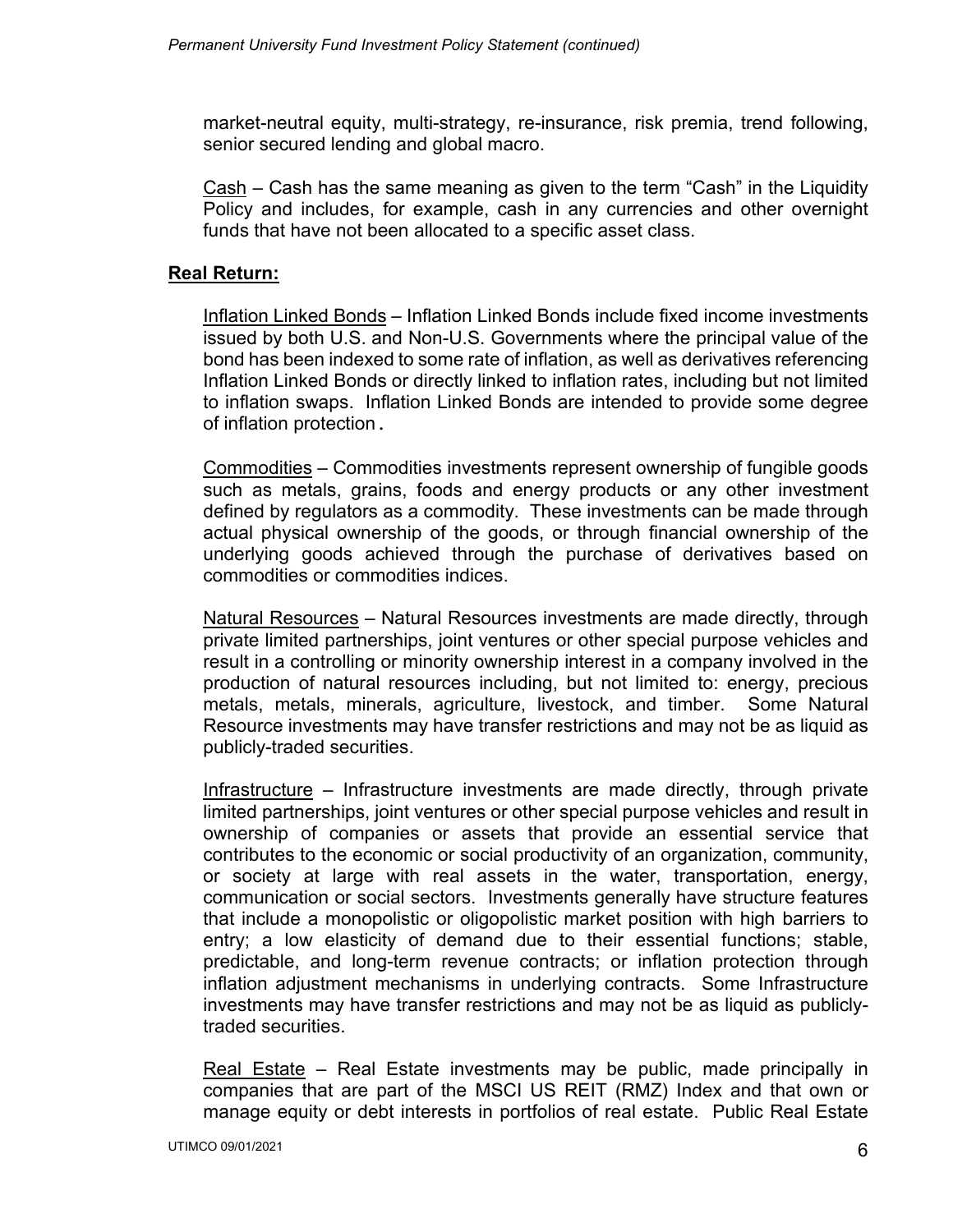investments generally trade in public markets (on an exchange, over the counter, or issued in an underwritten initial public offering) or are restricted but expected to become public or otherwise freely marketable within three years after the initial investment. Real Estate investments may also be private. Private Real Estate investments may have transfer restrictions and may not be as liquid as publiclytraded securities. Real Estate investments may be made by purchasing or selling: physical real estate; privately issued securities such as interests in private limited partnerships, joint ventures or other special purpose vehicles (which in each case could result in a controlling or minority ownership interest in a real estate focused company); common or preferred stocks; depositary receipts; exchange traded funds; secured or subordinated debt; mortgage-related investments; real estate investment trusts ("REITs") or any other instrument commonly used by institutional investors and derivatives based on any of the foregoing. Real Estate investments are often classified by strategy including: core, core-plus, valueadded, opportunistic and special situations.

## **Strategic Partnerships:**

Strategic Partnerships are multi-asset investment portfolios designed to generate investment returns through a combination of security selection and tactical asset allocation. Strategic Partnerships may invest long or short in equities, fixed income, commodities, currencies, funds, and other global market instruments, including derivatives. Strategies utilized by Strategic Partnerships may involve the use of leverage to enhance the portfolio's risk-adjusted returns.

All mandates will be categorized at inception and on an ongoing basis by Asset Class.

#### **Performance Measurement**

The investment performance of the PUF will be measured by the PUF's custodian, an unaffiliated organization, with recognized expertise in this field and reporting responsibility to the UTIMCO Board and compared against the stated Policy Benchmarks of the PUF, as indicated in Exhibit A (incorporating the impact of internal derivative positions) and reported to the UTIMCO Board and the Board of Regents at least quarterly. The Policy Portfolio benchmark will be maintained by UTIMCO and will comprise a blend of Asset Class indices weighted to reflect PUF's Asset Class allocation policy targets as defined in Exhibit A. Monthly performance data and net asset values will be available on the UTIMCO website within a reasonable time after each month end.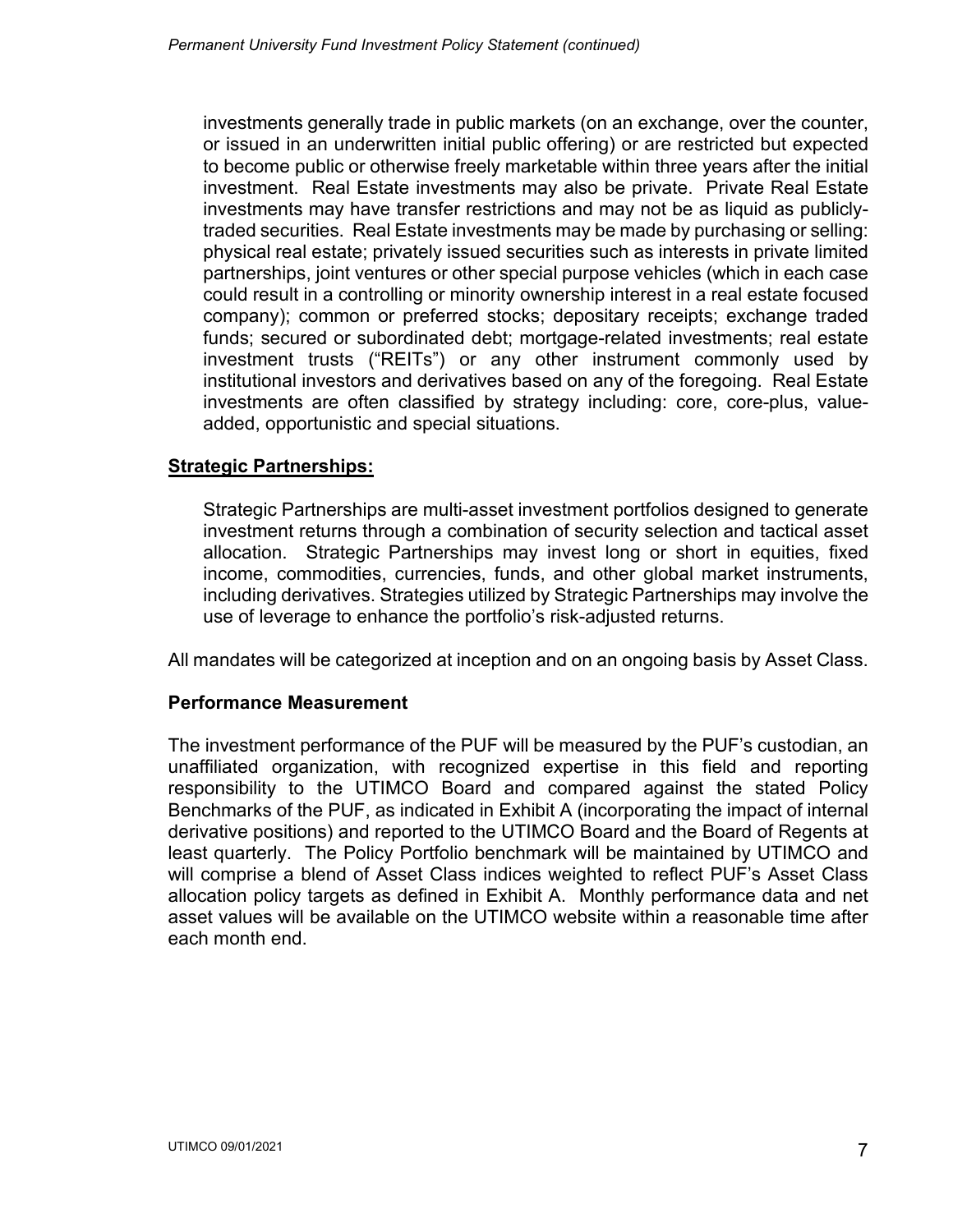## **Investment Guidelines**

The PUF must be invested at all times in strict compliance with applicable law.

Investment guidelines include the following:

#### **General**

- Investment guidelines for index, commingled funds, limited partnerships, and corporate vehicles managed externally shall be governed by the terms and conditions of the respective investment management contracts, partnership agreements or corporate documents.
- Investment guidelines of all other externally managed accounts as well as internally invested funds must be reviewed and approved by UTIMCO's Chief Investment Officer prior to investment of PUF assets in such investments.
- No securities may be purchased or held which would jeopardize the PUF's tax-exempt status.
- No internal investment strategy or program may purchase securities on margin or use leverage unless specifically authorized by the UTIMCO Board.
- No internal investment strategy or program employing short sales may be made unless specifically authorized in the Delegation of Authority Policy, the Derivative Investment Policy or by the UTIMCO Board.
- The PUF's investments in warrants shall not exceed more than 5% of the PUF's net assets or 2% with respect to warrants not listed on the New York or American Stock Exchanges.
- The PUF may utilize derivatives only in accordance with the Derivative Investment Policy. The aggregate prorated annual premium of Derivative Investments utilized to reduce exposure to an Asset Class or hedge against risk shall not exceed 75 basis points of PUF value.

#### Investment Grade and Credit-Related Fixed Income

Not more than 5% of the market value of fixed income securities may be invested in corporate and municipal bonds of a single issuer.

#### Public Real Estate, and Public Equity

• Not more than 25% of the market value of equity securities may be invested in any one industry or industries (as defined by the standard industry classification code and supplemented by other reliable data sources) at cost.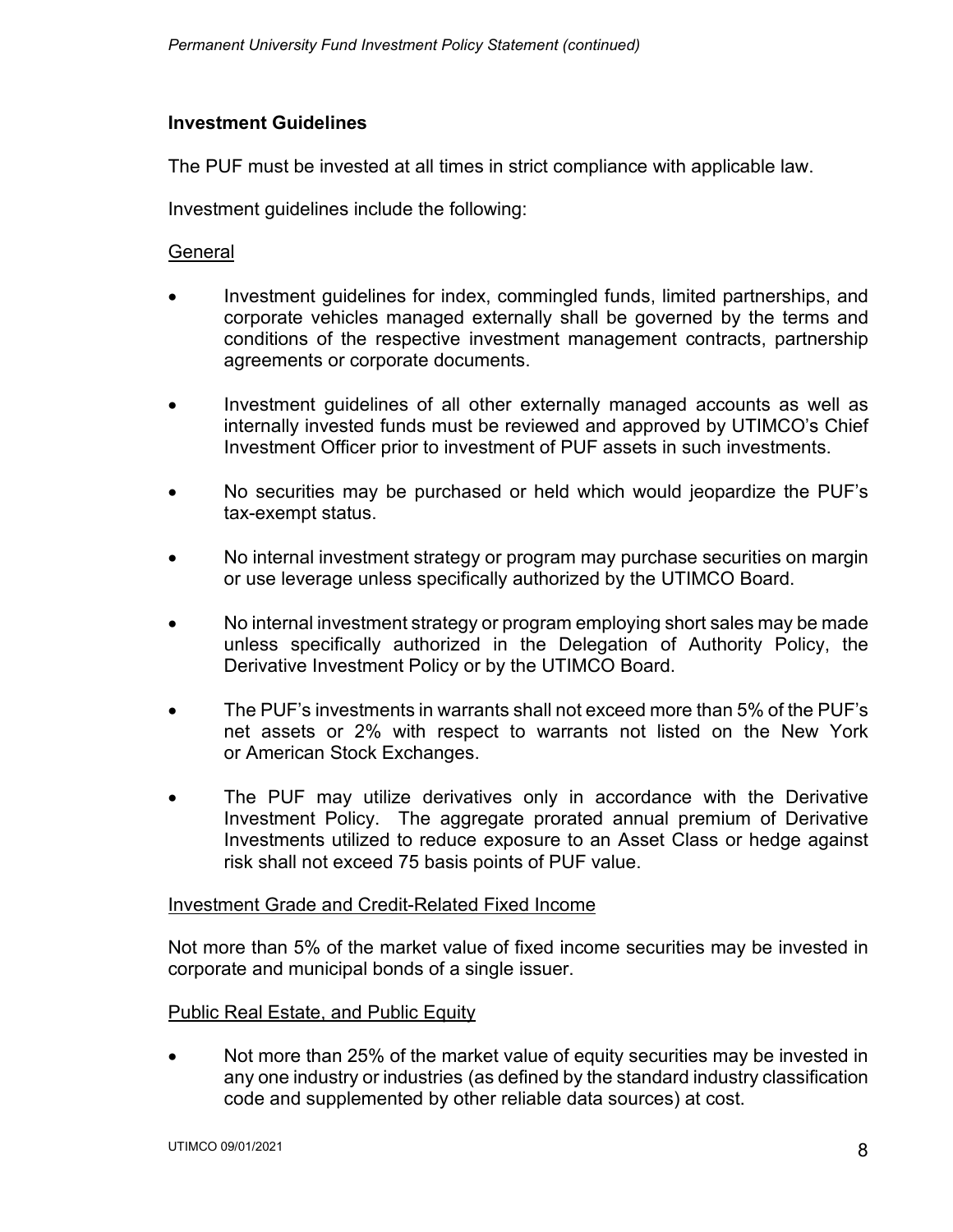• Not more than 5% of the market value of equity securities may be invested in the securities of one corporation at cost.

#### Stable Value

• Not more than 7.5% of the market value of equity and fixed income securities taken together may be invested in one corporation at cost.

#### **PUF Distributions**

The PUF shall balance the needs and interests of present beneficiaries with those of the future. PUF spending policy objectives shall be to:

- provide a predictable, stable stream of distributions over time;
- ensure that the inflation adjusted value of distributions is maintained over the long term; and
- ensure that the inflation adjusted value of PUF assets after distributions is maintained over rolling 10-year periods.

The goal is for the PUF's average spending rate over time not to exceed the PUF's average annual investment return after inflation and expenses in order to preserve the purchasing power of PUF distributions and underlying assets.

Annually, the Board of Regents will approve a distribution amount to the AUF pursuant to Regents' Rule 80303, Section 2.2.

Following approval of the distribution amount, distributions from the PUF to the AUF will be made at the discretion of UTIMCO management in consultation with the U. T. System Office of Finance and The Texas A&M University System Office of Treasury Services.

## **PUF Accounting**

The fiscal year of the PUF shall begin on September 1st and end on August 31st. Market value of the PUF shall be maintained on an accrual basis in compliance with Generally Accepted Accounting Principles ("GAAP"), Governmental Accounting Standards Board Statements, industry guidelines, or state statutes, whichever is applicable. Significant asset write-offs or write-downs shall be approved by UTIMCO's Chief Investment Officer and reported to the UTIMCO Board. Assets deemed to be "other than temporarily impaired" as defined by GAAP shall be written off and reported to UTIMCO's Chief Investment Officer and the UTIMCO Board when material. The PUF's financial statements shall be audited each year by an independent accounting firm selected by the Board of Regents.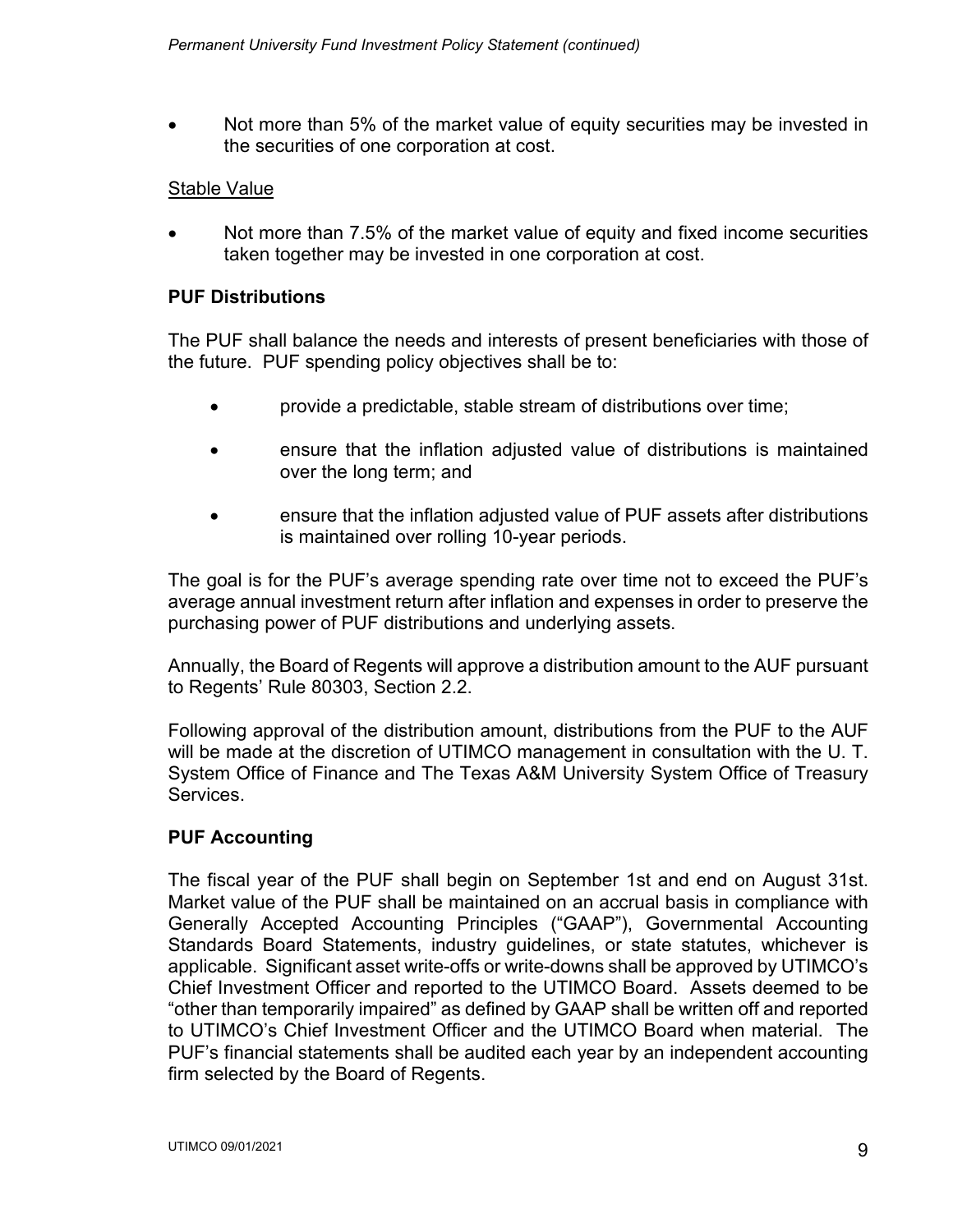# **Valuation of Assets**

As of the close of business on the last business day of each month, UTIMCO shall determine the fair market value of all PUF net assets. Valuation of PUF assets shall be based on the books and records of the custodian for the valuation date. The final determination of PUF net assets for a month end close shall normally be completed within seven business days but determination may be longer under certain circumstances. Valuation of alternative assets shall be determined in accordance with the UTIMCO Valuation Criteria for Alternative Assets as approved by the UTIMCO Board and then in effect.

The fair market value of the PUF's net assets shall include all related receivables and payables of the PUF on the valuation. Such valuation shall be final and conclusive.

## **Compliance**

Compliance with this Policy will be monitored by UTIMCO's Chief Compliance Officer. UTIMCO's Chief Executive Officer, the UTIMCO Board, and the UTIMCO Audit & Ethics Committee will receive regular reports on UTIMCO's compliance with this Policy. All material instances of noncompliance, as determined by UTIMCO's Chief Compliance Officer and the Chair of the UTIMCO Audit & Ethics Committee, will require an action plan proposed by UTIMCO's Chief Executive Officer and approved by the Chairman of the UTIMCO Board with timelines for bringing the non-compliant activity within this Policy.

## **Securities Lending**

The PUF may participate in a securities lending contract with a bank or nonbank security lending agent for purposes of realizing additional income. Loans of securities by the PUF shall be collateralized by cash, letters of credit or securities issued or guaranteed by the U.S. Government or its agencies. The collateral will equal at least 100% of the current market value of the loaned securities. The contract shall state acceptable collateral for securities loaned, duties of the borrower, delivery of loaned securities and collateral, acceptable investment of collateral and indemnification provisions. The contract may include other provisions as appropriate.

The securities lending program will be evaluated from time to time as deemed necessary by the UTIMCO Board. Monthly reports issued by the lending agent shall be reviewed by UTIMCO staff to ensure compliance with contract provisions.

#### **Investor Responsibility**

As a shareholder, the PUF has the right to a voice in corporate affairs consistent with those of any shareholder. These include the right and obligation to vote proxies in a manner consistent with the unique role and mission of higher education as well as for the economic benefit of the PUF. Notwithstanding the above, the UTIMCO Board shall discharge its fiduciary duties with respect to the PUF solely in the interest of the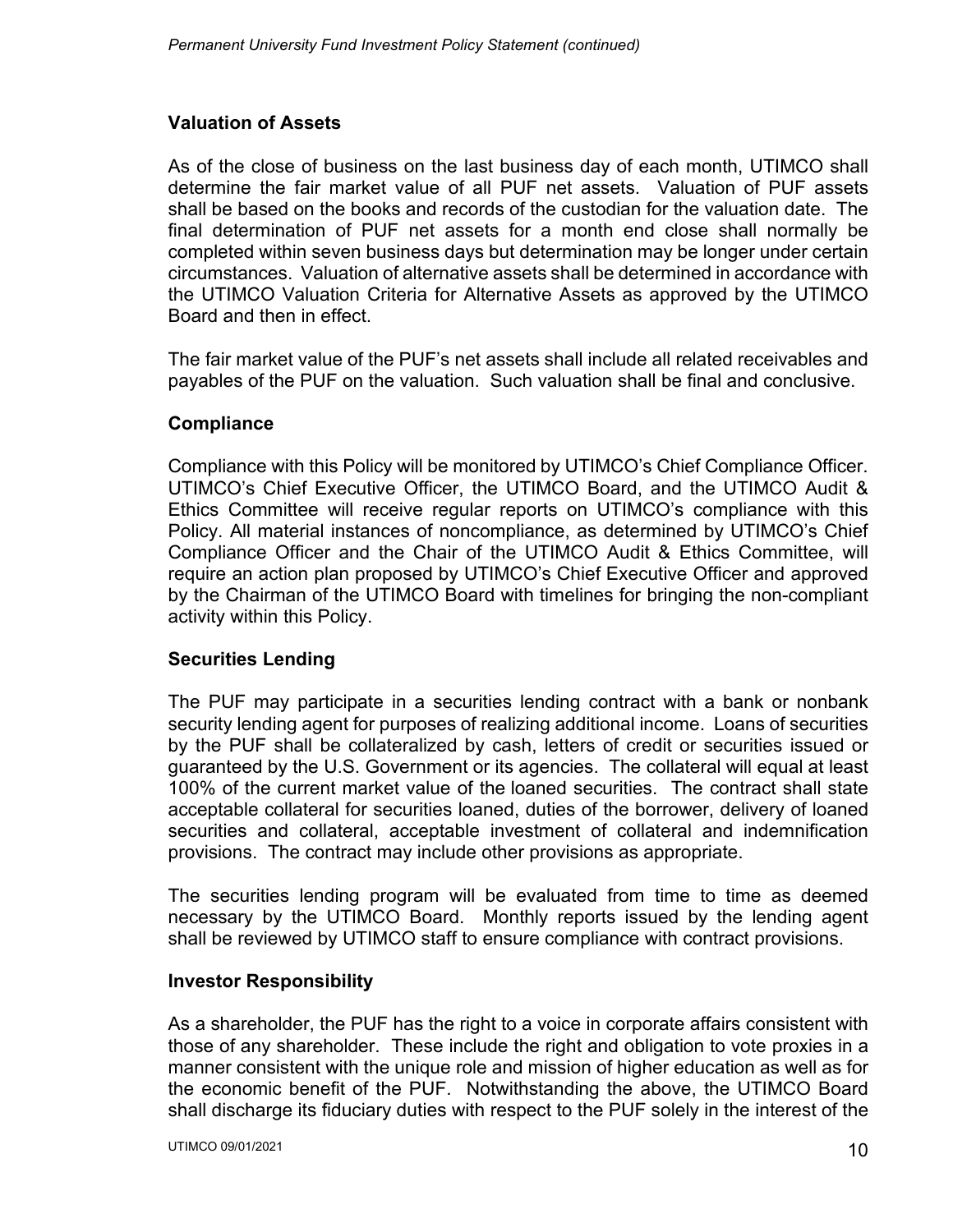U. T. System and the A&M System, in compliance with the Proxy Voting Policy then in effect, and shall not invest the PUF so as to achieve temporal benefits for any purpose including use of its economic power to advance social or political purposes.

#### **Amendment of Policy Statement**

The Board of Regents reserves the right to amend this Policy Statement as it deems necessary or advisable.

#### **Effective Date**

The effective date of this Policy shall be September 1, 2021.